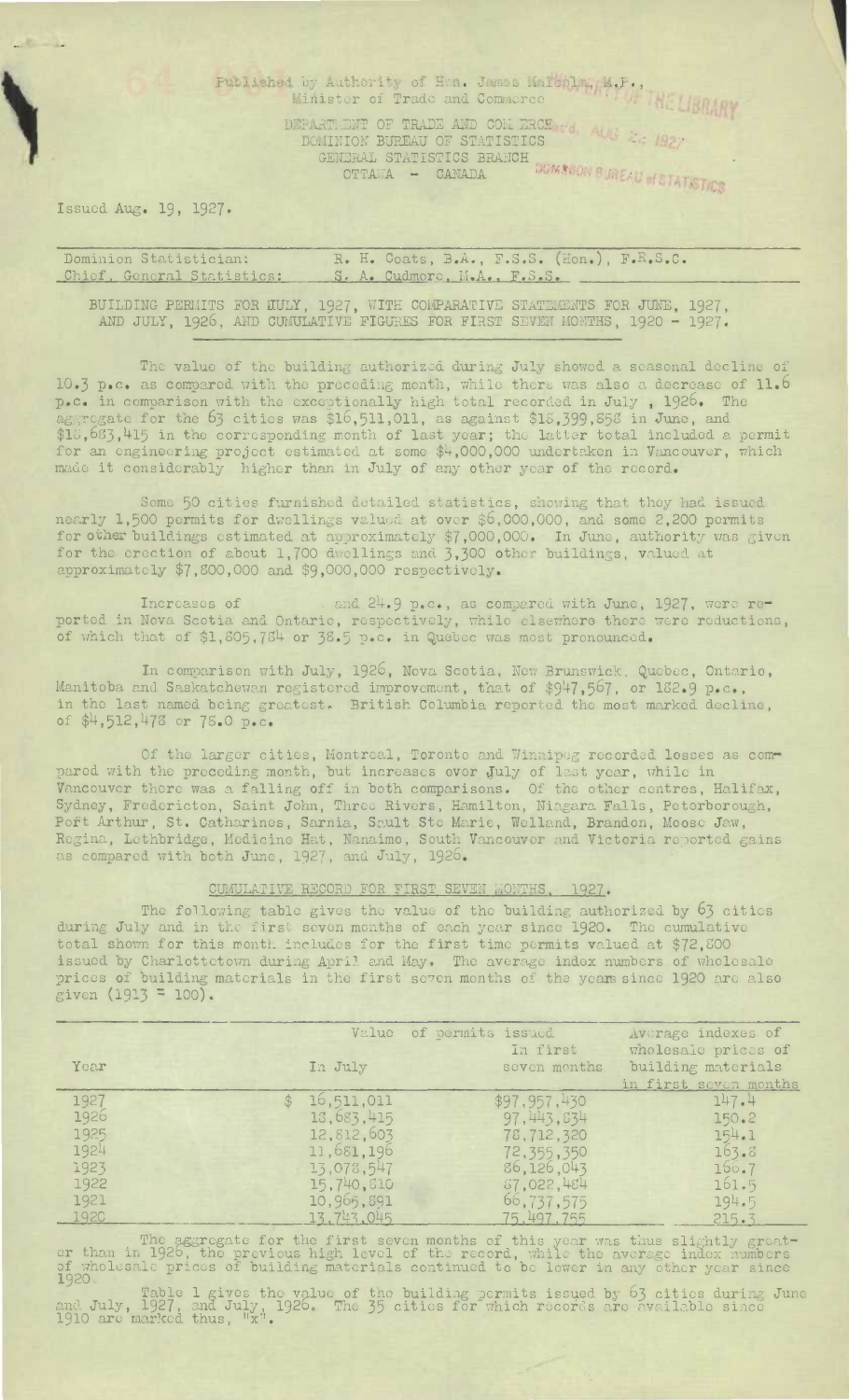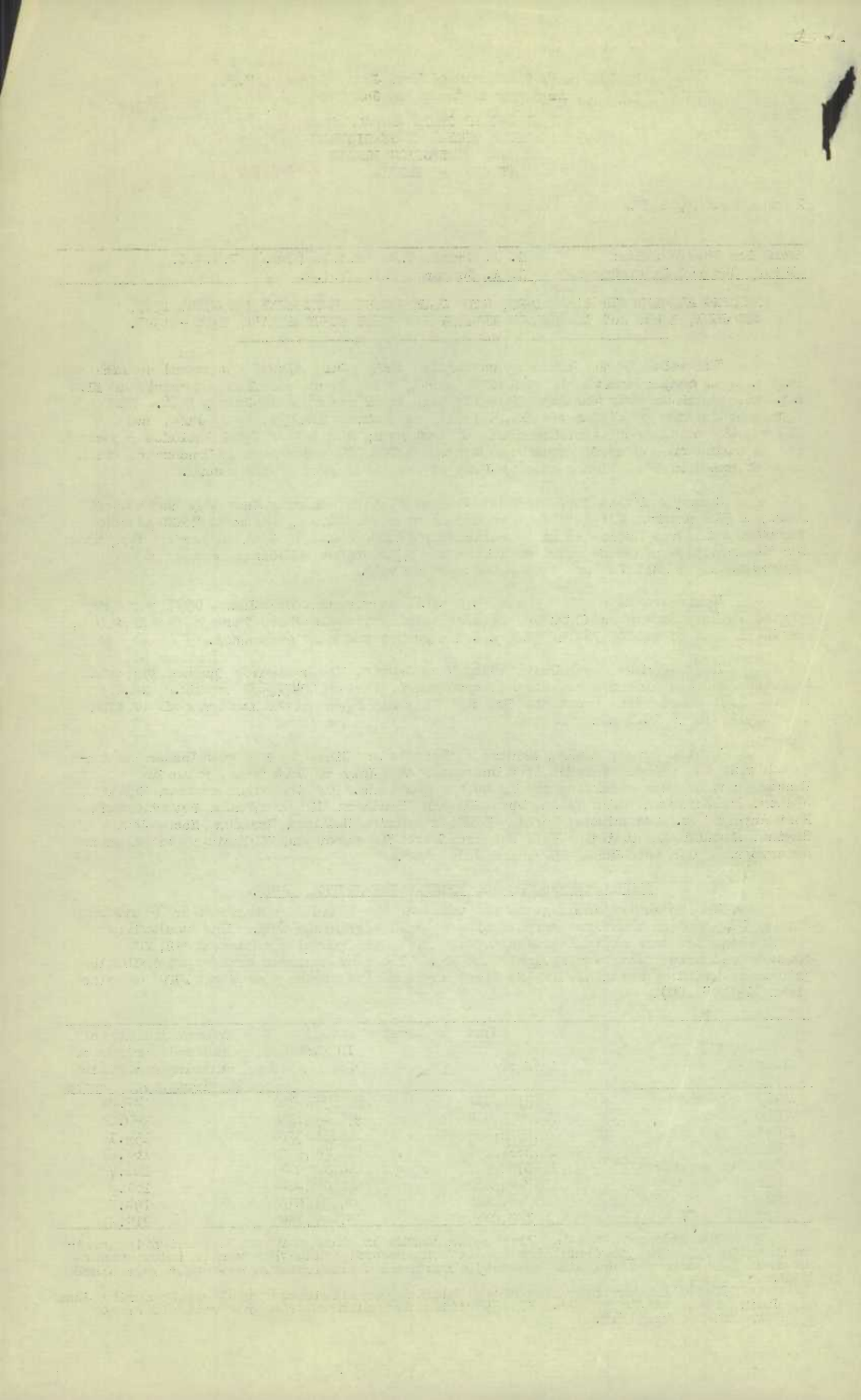| Table 1.-Estimated Cost of Building Work as Indicated by Building Permits Issued<br>by 63 Cities. |                      |                      |                      |
|---------------------------------------------------------------------------------------------------|----------------------|----------------------|----------------------|
| Cities                                                                                            | July, 1927           | June, 1927           | July, 1926           |
| Prince Edward Island-Charlottetown                                                                | WF                   | Nil<br>\$            | Nil                  |
| Nova Scotia                                                                                       | 450,784              | 211,650              | \$<br>81,770         |
| x Halifax                                                                                         | 436,285              | 197,820<br>3,000     | 76,895<br>475        |
| New Glasgow<br>Sydney<br>$\mathbb{X}$                                                             | 750<br>13,749        | 10,830               | 4,400                |
| New Brunswick                                                                                     | 121,999              | 365,811              | 54,758               |
| Fredericton                                                                                       | 55,500               |                      | 4,800                |
| Moncton<br>X.                                                                                     | 7,050                | 345,065              | 35,558               |
| Saint John<br>$\mathbb{X}$                                                                        | 59,449               | 20,746               | 14,400               |
| Quebec                                                                                            | 2,880,788            | 4,686,572            | 2,831,865            |
| x Montreal - x Maisonneuve<br>Quebec<br>$\mathbf{x}$                                              | 1,984,988<br>342,710 | 3,177,250<br>435,897 | 1,870,250<br>544,730 |
| Shawinigan Falls                                                                                  | 61,550               | 63,550               | 14,460               |
| Sherbrooke<br>$\mathbf{x}$                                                                        | 31,200               | 252,400              | 101,100              |
| Three Rivers<br>$\mathbb{X}$                                                                      | 169,725              | 82,100               | 65,050               |
| Westmount<br>$\mathbf{x}$                                                                         | 290, 615             | 675,375              | 236,275              |
| Ontario                                                                                           | 9,010,731            | 7214,654             | 8,097,941            |
| Belleville                                                                                        | 15,800               | 20,425               | 21,225               |
| x Brantford<br>Chatham                                                                            | 54,303<br>43,900     | 83,552<br>111,400    | 14.358<br>315,250    |
| Fort William<br>X                                                                                 | 44,825               | 101,750              | 158,000              |
| Galt                                                                                              | 8,170                | 30,445               | 7,768                |
| Guelph<br>$\mathbf{x}$                                                                            | 31,922               | 38,815               | 44,780               |
| Hamilton<br>$\mathbf{x}$                                                                          | 312,250              | 234,300              | 248,350              |
| Kingston<br>$\mathbb X$                                                                           | 19,129               | 32,591               | 23,555               |
| Kitchener<br>$\mathbb{X}$                                                                         | 63,193               | 188,704              | 121,945              |
| London<br>$\mathbf{x}$                                                                            | 302,350<br>130,372   | 152,985<br>92,965    | 1,246,255<br>80,275  |
| Niagara Falls<br>Oshawa                                                                           | 621, 325             | 1,283,500            | 337,830              |
| Ottawa<br>X                                                                                       | 205,450              | 300,820              | 447,030              |
| Owen Sound                                                                                        | 13,500               | 15,450.              | 52,800               |
| Peterborough<br>$\mathbf{x}$                                                                      | 307,557              | 40,258               | 44.135               |
| Port Arthur<br>$\mathbf{x}$                                                                       | 2,188,755            | 82,185               | 60,195               |
| Stratford<br>$\mathbb X$                                                                          | 36,225               | 13,210               | 156.920              |
| x St. Catharines<br>St. Thomas<br>$\mathbf{x}$                                                    | 263,732<br>6,430     | 153,483<br>15,404    | 28,378<br>7,530      |
| Sarnia                                                                                            | 300,095              | 79,047               | 78,384               |
| Sault Ste. Marie                                                                                  | 72,450               | 38,300               | 38,590               |
| Toronto<br>$\mathbf{x}$                                                                           | 2,675,055            | 2,694,797            | 2,265,040            |
| York and East York Townships                                                                      | 562,100              | 488,500              | 706.230              |
| Welland                                                                                           | 43,019               | 30,885               | 14,975               |
| Windsor<br>$\mathbb{X}$                                                                           | 300,466<br>49,500    | 383,525<br>108,075   | 787,242<br>337,513   |
| Ford<br>Riverside                                                                                 | 62,300               | 166,025              | 77,400               |
| Sandwich                                                                                          | 159,080              | 135,640              | 182,675              |
| Walkerville                                                                                       | 100,000              | 61,000               | 185,000              |
| Woodstock                                                                                         | 17,478               | 36,618               | 7,913                |
| Manitoba                                                                                          | 906,751              | 1,405,510            | 832,962              |
| x Brandon                                                                                         | 41,618               | 14,130               | 16.402<br>69,910     |
| St. Boniface<br>x Winnipeg                                                                        | 68,433<br>796,700    | 70,430<br>1,320,950  | 746,650              |
| Saskatchewan                                                                                      | 1,465,527            | 1,539,725            | 517,960              |
| Moose Jaw<br>X                                                                                    | 196,267              | 144,925              | 54.790               |
| Regina<br>$\mathbf{x}$                                                                            | 827,910              | 691,935              | 202,020              |
| Saskatoon<br>$\mathbb{X}$                                                                         | 441.350              | 702,855              | 261,150              |
| Alberta                                                                                           | 401,828              | 912,841              | 481,078              |
| Calgary<br>$\mathbf{x}$                                                                           | 177, 373             | 366,801<br>粥,535     | 117,830              |
| Edmonton<br>$\mathbf{x}$<br>Lethbridge                                                            | 170,905<br>51,360    | 32,755               | 316,350<br>45,298    |
| Medicine Hat                                                                                      | 2,190                | 1,700                | 1,600                |
| British Columbia                                                                                  | 1,272,603            | 2,093,095            | 5.785,081            |
| Kamloops                                                                                          | Nil                  | 3,730                | 26,775               |
| Nanaimo                                                                                           | 8,243                | 6,150                | 6,030                |
| New Westminster<br>$\mathbf{x}$                                                                   | 69,431               | 66,160               | 101,980              |
| Prince Rupert<br>Vancouver<br>X                                                                   | 22, 275<br>600,272   | 22.595               | 4,844,025            |
| Point Grey                                                                                        | 357.200              |                      | 522,650<br>100.251   |
| North Vancouver                                                                                   | 123,400              | 121<br>300           |                      |
| South Vancouver<br>Victoria<br>$\mathbf{x}$                                                       | 745<br>ьч            | 485                  | 116,700<br>55.       |
| 63 Cities<br>$Total -$<br>スピー<br>$N++,-$                                                          | 10,011<br>13 538 384 | 18,399.<br>858       | 18,683,415<br>770    |
| $W\rightarrow +\infty$                                                                            |                      |                      |                      |